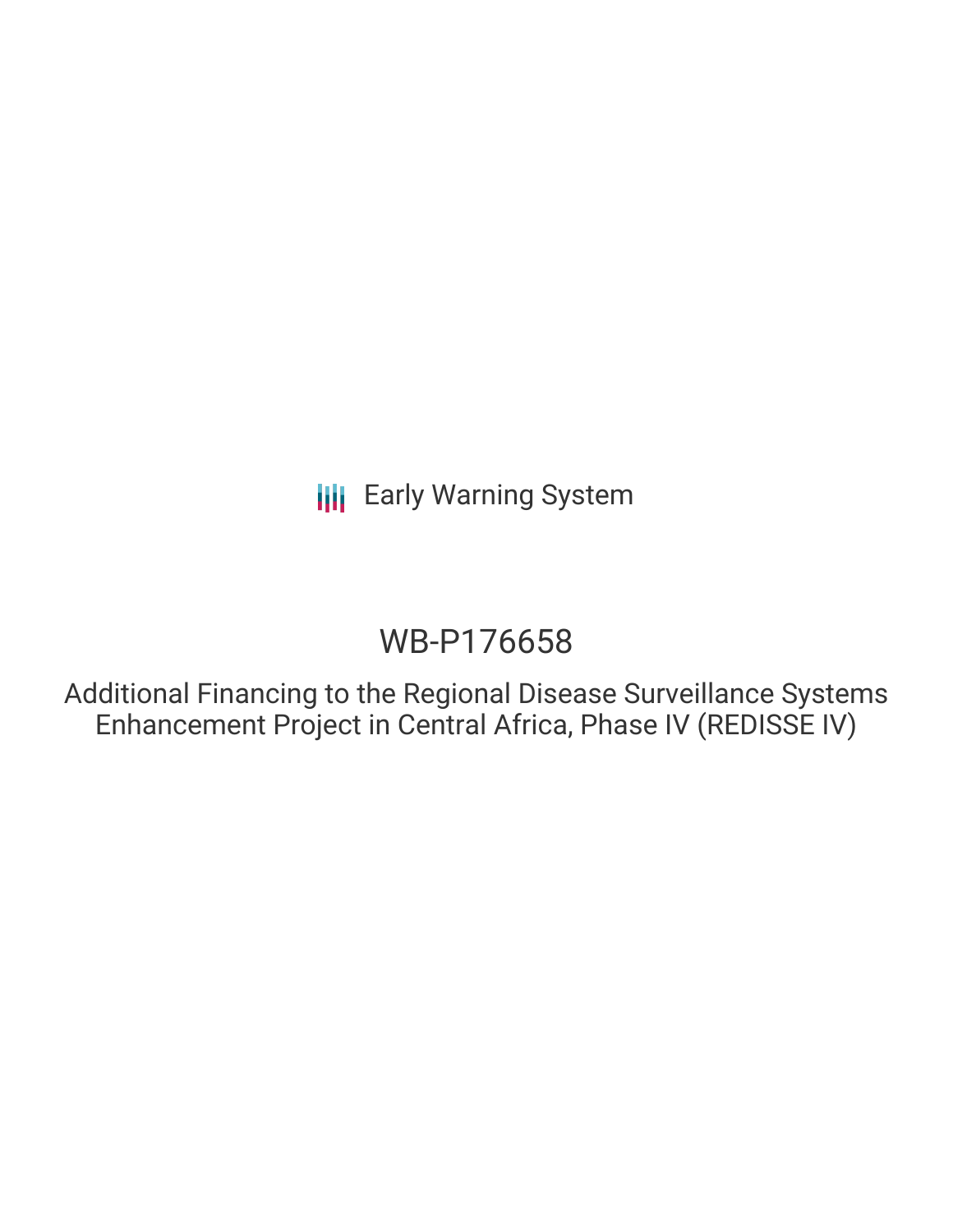



Additional Financing to the Regional Disease Surveillance Systems Enhancement Project in Central Africa, Phase IV (REDISSE IV)

### **Quick Facts**

| <b>Financial Institutions</b>  | World Bank (WB)                    |
|--------------------------------|------------------------------------|
| <b>Status</b>                  | Proposed                           |
| <b>Bank Risk Rating</b>        |                                    |
| <b>Borrower</b>                | <b>Countries in Central Africa</b> |
| <b>Sectors</b>                 | <b>Education and Health</b>        |
| <b>Investment Type(s)</b>      | Loan                               |
| <b>Investment Amount (USD)</b> | \$10.00 million                    |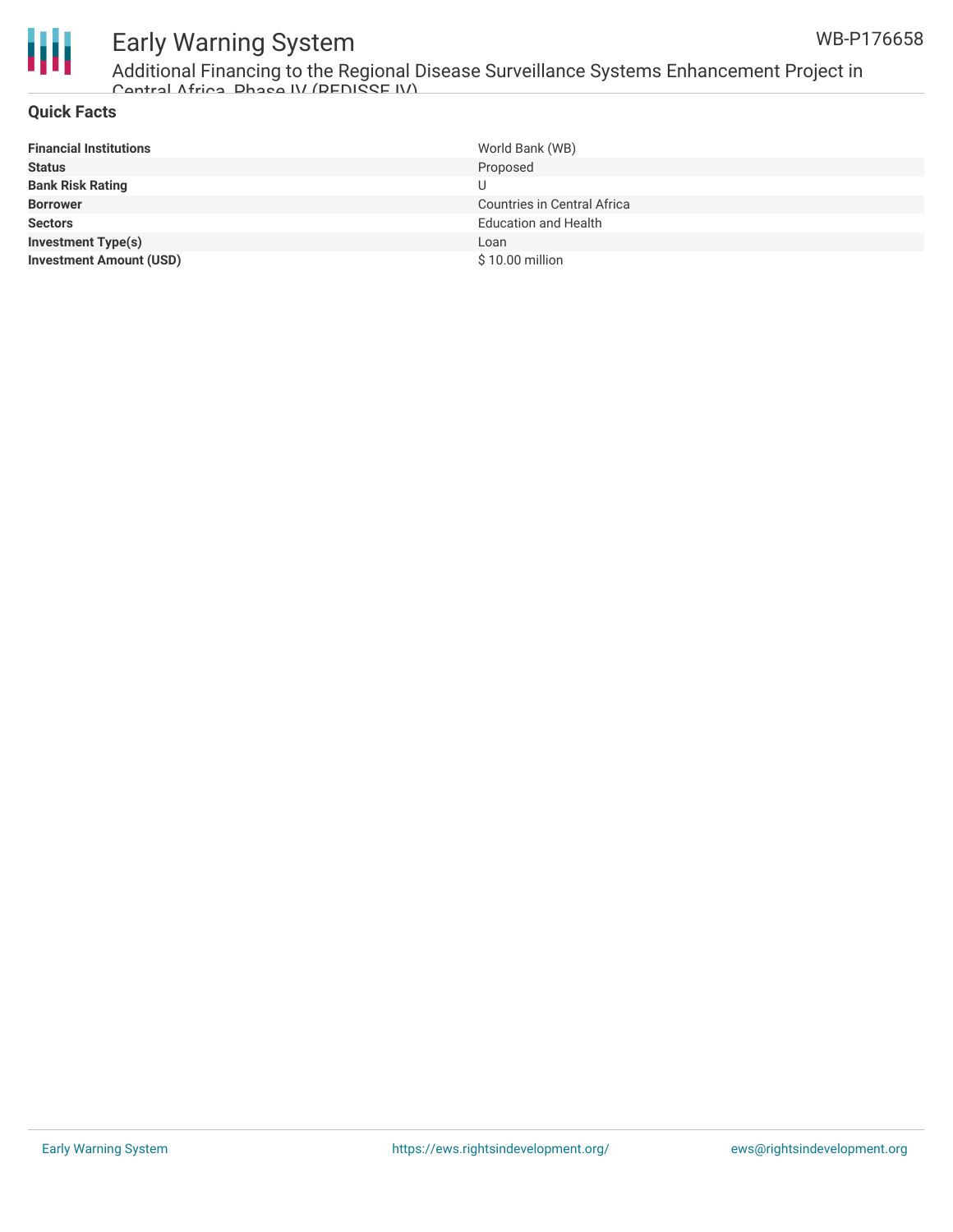

Additional Financing to the Regional Disease Surveillance Systems Enhancement Project in Contral Africa, Phase IV (PEDISSE IV)

## **Project Description**

The project development objectives are: (i) to strengthen national and regional cross-sectoral capacity for collaborative disease su rveillance and epidemic preparedness in the Participating Countries; and (ii) in the event of an Eligible Crisis or Emergency, to pr ovide immediate and effective response to said Eligible Crisis or Emergency.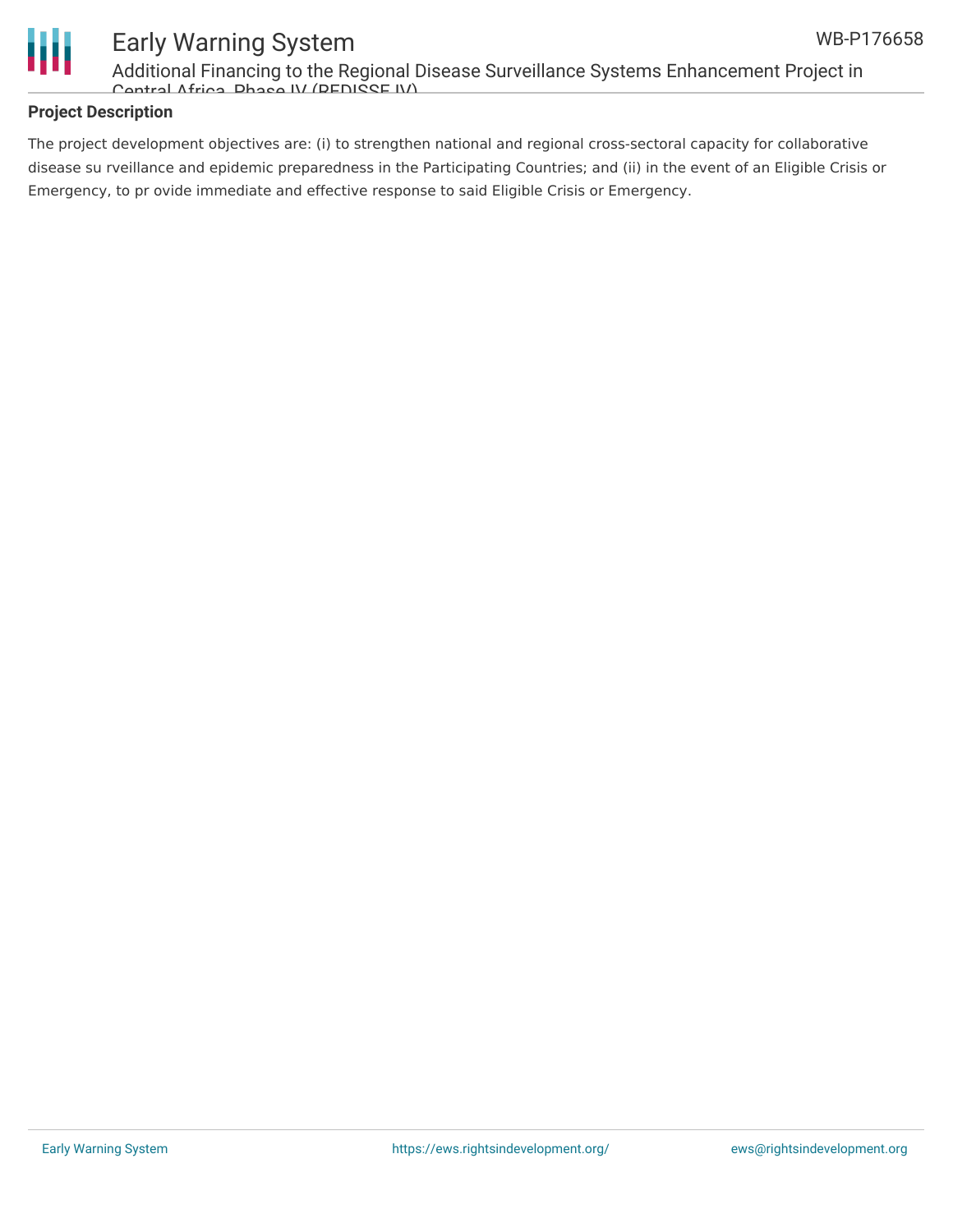

Additional Financing to the Regional Disease Surveillance Systems Enhancement Project in Central Africa, Phase IV (REDISSE IV)

## **Investment Description**

World Bank (WB)